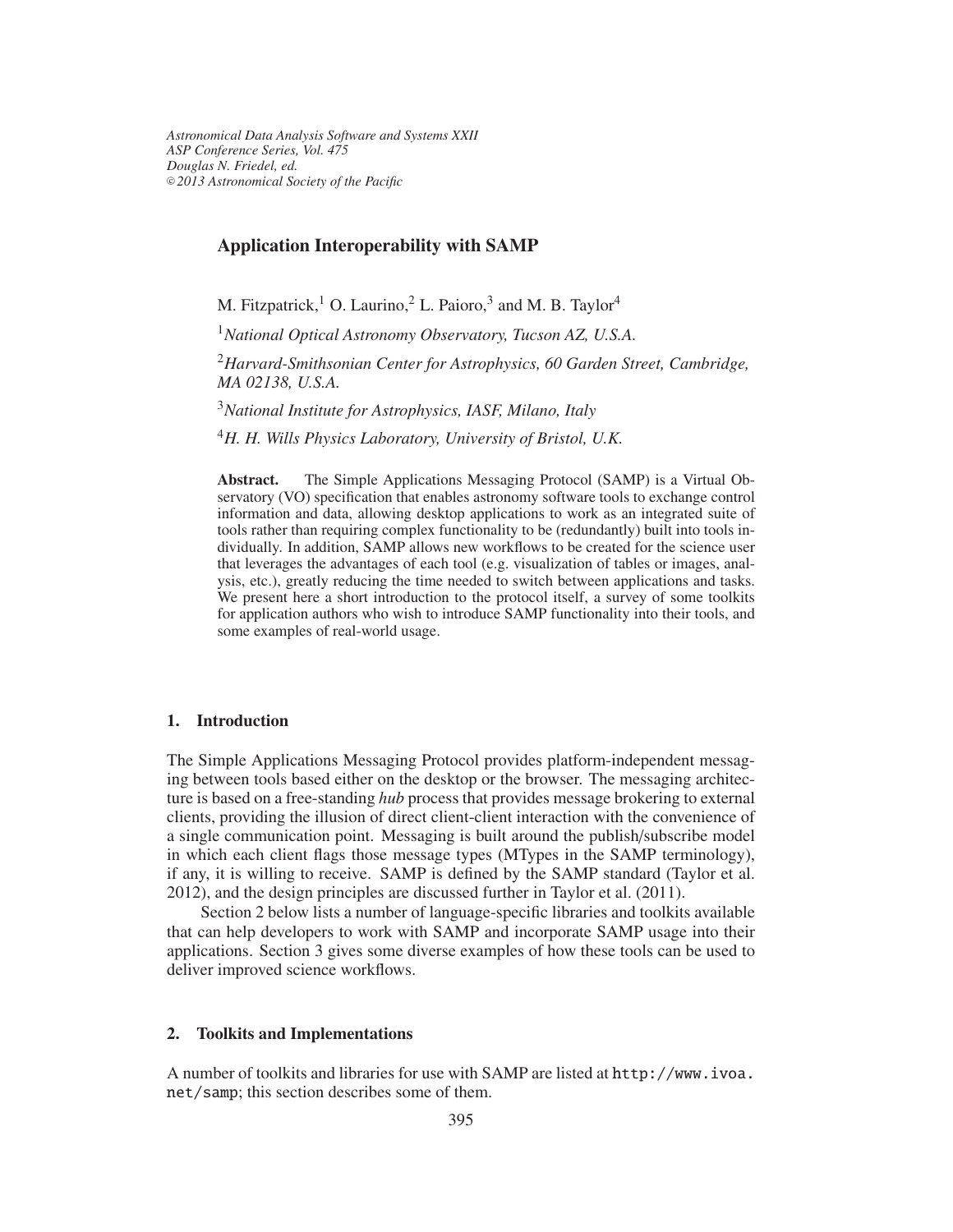## **2.1. JSAMP**

JSAMP is a hub implementation, toolkit, and client library written in Java. As well as a basic interface to the SAMP Hub and Client APIs, JSAMP provides easy-to-use GUI components for integrating SAMP use into interactive Java applications. JSAMP also incorporates a number of diagnostic tools, including extensive message logging capabilities and a graphical hub view that shows the details of currently registered clients and recently transmitted messages.

# **2.2. SAMPy**

SAMPy is a Python toolkit and hub implementation. SAMPy will be part of astropy (Tollerud et al. 2013). Astropy is a common effort to develop a single Python core package for astronomy, involving about 100 developers from around the world, and is available from  $PyPI<sup>1</sup>$ .

To start SAMPy's hub implementation it is sufficient to start the sampy executable, installed with the main distribution. As with other libraries, registering a client requires the instantiation of the client itself, its connection to the hub, and the binding of a Python function to specific MTypes. The function is used as a callback when a message with a bound MType is sent to the client. SAMPy also offers means to discover clients connected to the hub and send messages to them.

### **2.3. Libsamp**

Libsamp is a library within the *VOClient* package (in development) that provides a Clanguage interface to enable applications to send and receive SAMP messages. The API is designed to simplify and hide the details of the SAMP protocol from the application writer, providing standard methods to initialize the interface, declare metadata, post message callbacks, send specific message MTypes, and startup/shutdown messaging. Details of the hub discovery and registration, as well as handling of specific messaging patterns, are handled internally and are also fully accessible through low-level procedures. These low-level procedures similarly allow application developers fine-grained control over the formatting of outgoing messages or parsing of return values. Because the interface is implemented in C, bindings for many other languages can be easily generated automatically using  $SWIG<sup>2</sup>$  or custom interfaces can be hand-generated to provide a more language-specific interface (e.g., one that uses idioms of the language as in a *Pythonic* interface, or a binding for languages not supported by SWIG such as *SPP* used in IRAF).

### **2.4. sampjs**

Sampjs is a small JavaScript library for use by browser-based applications that performs SAMP messaging using the Web Profile. Sampjs makes it easy to add SAMP messaging capabilities to web pages by adding a few lines of JavaScript, as well as allowing the possibility of fully SAMP-integrated web applications.

<sup>1</sup>http://pypi.python.org/pypi/sampy/

<sup>2</sup>http://www.swig.org/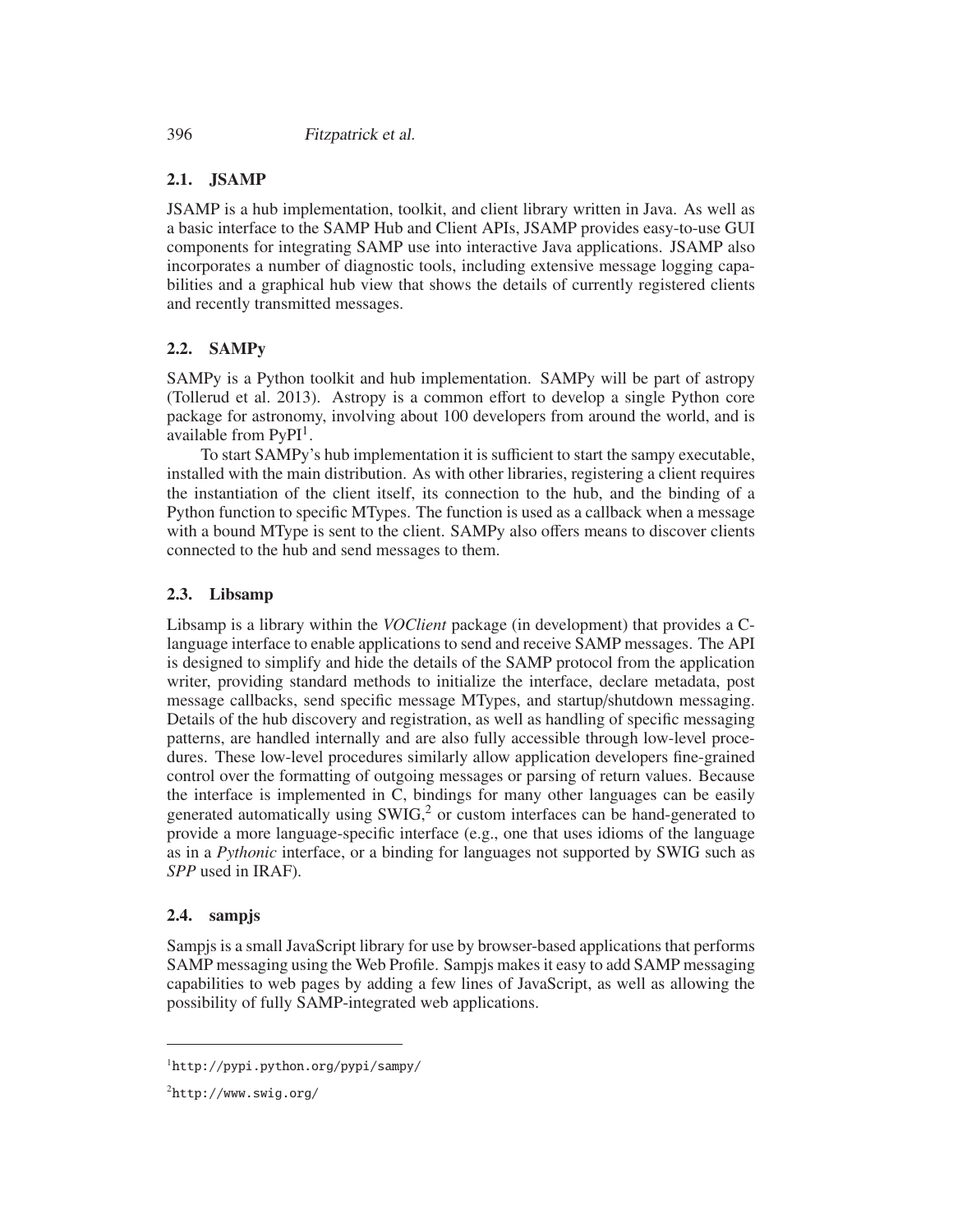#### **3. Usage Examples**

#### **3.1. Integration of GUI Tools**

A common usage scenario for SAMP is integrated use of multiple interactive desktop applications specialised for different data types. SAMP's data exchange enables them to work together as a single integrated suite with the union of the capabilities of the component tools. An example workflow involving TOPCAT (a table analysis tool) and Aladin (a sky image analysis tool) might be:

1. display an image of a region of sky in Aladin

2. acquire a catalogue in Aladin with multi-band photometry corresponding to sources visible in the region

3. overplot the catalogue positions on the sky imagery

4. send the catalogue to TOPCAT using SAMP

5. plot a color-magnitude diagram in TOPCAT

6. identify a sub-population in TOPCAT from the color-magnitude plot

7. send the sub-population referencing the original catalogue back to Aladin using SAMP

8. Aladin displays the sub-population sources in a way which distinguishes them visually from the others

The SAMP send operations are typically initiated by the user simply hitting an appropriate "Send" button in the GUI. The loose semantics of the messages typically exchanged by SAMP applications mean that this workflow could work in just the same way if different image- and/or table-analysis tools were used.

### **3.2. SAMP as a Lightweight Remote Procedure Call Protocol**

Some projects have used SAMP as a lightweight protocol for remote procedure calls. The advantage of this approach is that robust off the shelf SAMP libraries can be used to build a thin layer on top of existing applications in different programming languages in order to make them communicate. Such a private interface can also be exercised by different clients than those that were targeted originally.

Iris (Doe et al. 2012), the Virtual Astronomical Observatory tool for the analysis of Spectral Energy Distributions, for example, employed SAMP to make the connection between a Java application for spectral analysis (Specview, by STScI, Busko 2000) and a Python fitting engine (Sherpa, by SAO, Doe et al. 2007). The design is straightforward and requires the specification of methods, identified by MTypes; arguments, in the form of SAMP dictionaries; and exceptions, serialized as SAMP messages and as such propagated from one programming language to the other.

While Python offers natural means for deserializing dictionaries in the form of instances, a specific library was developed in Java for (de)serializing Java interfaces as SAMP messages. This makes the implementation of a simple inter-language remote API very straightforward and lightweight.

#### **3.3. SAMP from the Command Line**

The Libsamp library was used to fully SAMP-enable the IRAF Command Language (CL) as well as to build a command-line tool (called *vosamp*) to allow scripts to send (and optionally receive) messages. In both cases, a simplified command interface further hides the details of the SAMP protocol from the user. For example, a *load* com